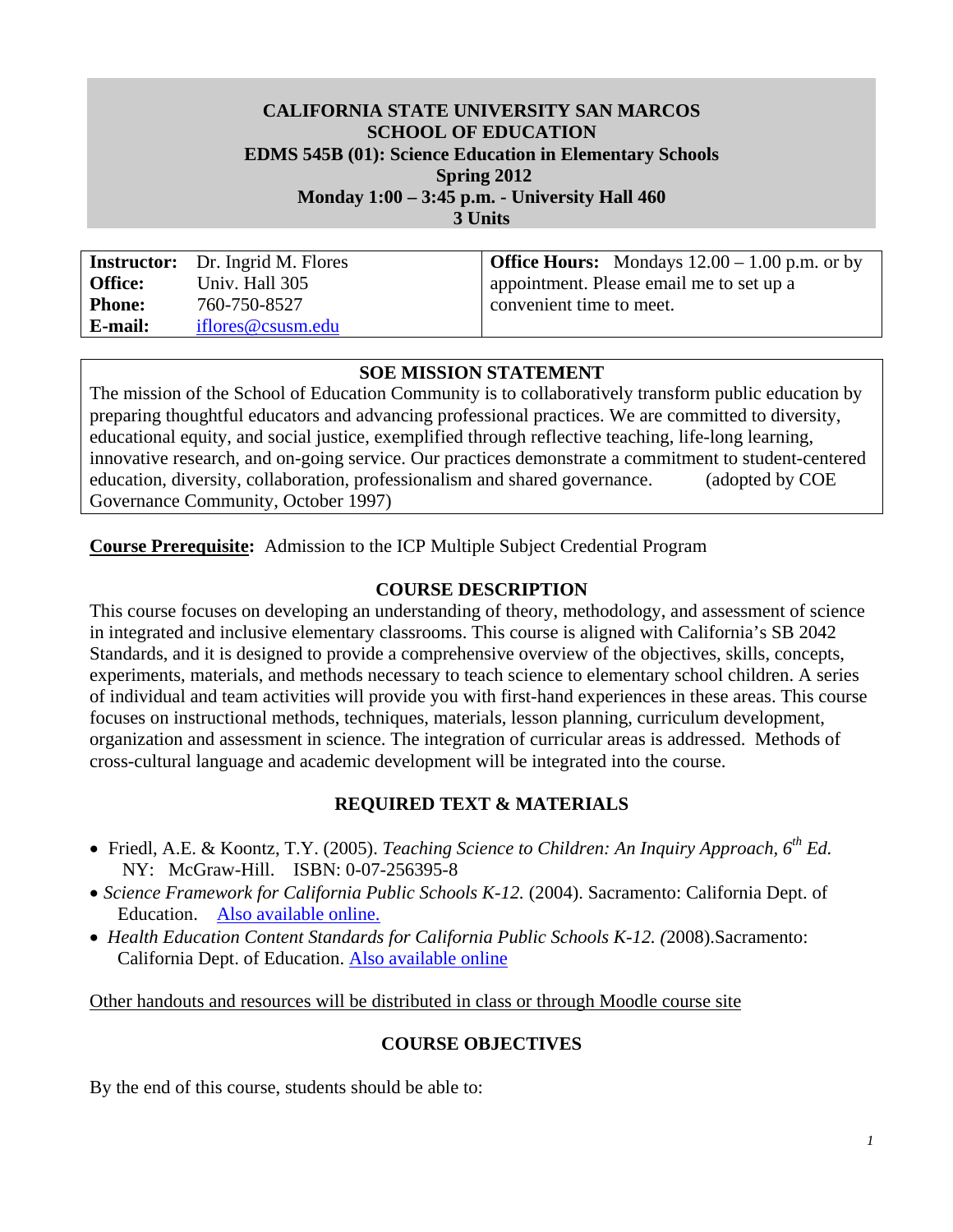- 1. Demonstrate proficiency with inquiry skills of observing, measuring, inferring, classifying, predicting, verifying predictions, hypothesizing, isolating variables, interpreting data, and experimenting.
- 2. Identify exemplary materials (curriculum kits, science programs, textbooks, equipment, technology, ancillary materials) appropriate for elementary school children.
- 3. Demonstrate knowledge and understanding of the California Science Framework, the California Science Content Standards, and the National Science Education Standards.
- 4. Demonstrate an understanding of the physical, earth and life science concepts included in the K-8 California Science Content Standards and how to design lessons to teach the concepts.
- 5. Demonstrate an understanding of the Health Education Standards for California Public Schools and their connection/application to science content standards.
- 6. Use the Learning Cycle model of instruction to teach science in a contemporary manner.
- 7. Demonstrate the use of technology in elementary science teaching and learning.
- 8. Demonstrate confidence in leading and performing investigations designed to teach science concepts, science process skills, and scientific attitudes.
- 9. Use authentic methods of assessment to evaluate learning of science concepts and processes.
- 10. Practice strategies to include all students in science (linguistically and culturally diverse, students with disabilities and other students with special needs).

# **INFUSED COMPETENCIES**

### **Special Education**

Consistent with the intent to offer a seamless teaching credential in the School of Education, this course will demonstrate the collaborative infusion of special education competencies that reflect inclusive educational practices.

## **Authorization to Teach English Learners**

This credential program has been specifically designed to prepare teachers for the diversity of languages often encountered in California public school classrooms. The authorization to teach English learners is met through the infusion of content and experiences within the credential program, as well as additional coursework. Students successfully completing this program receive a credential with authorization to teach English learners. (Approved by CCTC in SB 2042 Program Standards, August 2002)

#### **Technology**

This course infuses technology competencies to prepare candidates to use technologies, emphasizing their use in both teaching practice and student learning. Students are expected to demonstrate competency in the use of various forms of technology (i.e. word processing, electronic mail, Moodle, use of the Internet, and/or multimedia presentations). Specific requirements for course assignments with regard to technology are at the discretion of the instructor. Most assignments will be submitted in hard copy to the instructor, and some specific assignments will also be submitted electronically on Moodle. Keep a digital copy of all assignments for use in your teaching portfolio.

## **STUDENT LEARNING OUTCOMES**

## **Teacher Performance Expectation (TPE) Competencies**

The course objectives, assignments, and assessments have been aligned with the CTC standards for the Multiple Subject Credential. This course is designed to help teachers seeking a California teaching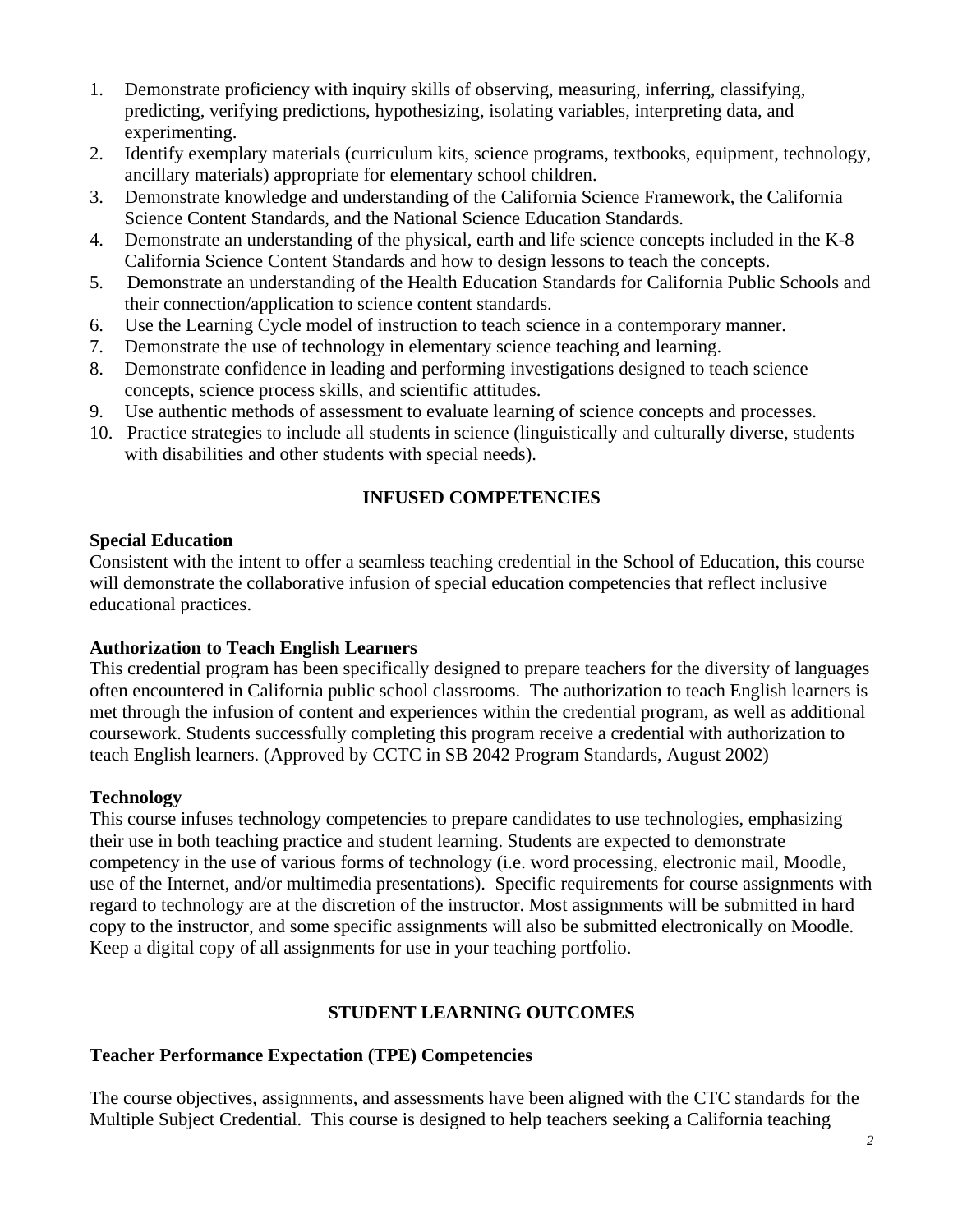credential to develop the skills, knowledge, and attitudes necessary to assist schools and districts in implementing effective programs for all students. The successful candidate will be able to merge theory and practice in order to realize a comprehensive and extensive educational program for all students.

## **TPE Primary Emphases in EDMS 545**:

- TPE 1a-Subject Specific Pedagogical Skills for MS Teaching Assignments (Science)
- TPE 5-Student Engagement

#### **TPE Secondary Emphases in EDMS 545**:

- TPE 4-Making Content Accessible TPE 7-Teaching English Learners
	-
- 
- TPE 9-Instructional Planning TPE 14-Educational Technology in Teaching and Learning

#### **California Teacher Performance Assessment (CalTPA)**

Beginning July 1, 2008 all California credential candidates must successfully complete a state-approved system of teacher performance assessment (TPA), to be embedded in the credential program of preparation. At CSUSM this assessment system is called the CalTPA or the TPA for short.

To assist your successful completion of the TPA, a series of informational seminars are offered over the course of the program. TPA related questions and logistical concerns are to be addressed during the seminars. Your attendance of TPA seminars will greatly contribute to your success on the assessment.

Additionally, SOE classes use common pedagogical language, lesson plans (lesson designs), and unit plans (unit designs) in order to support and ensure your success on the TPA and more importantly, in your credential program.

 http://www.csusm.edu/education/CalTPA/ProgramMaterialsTPA.html The CalTPA Candidate Handbook, TPA seminar schedule, and other TPA support materials can be found on the SOE website provided at the website provided:

## **COURSE POLICIES AND REQUIREMENTS**

#### **Attendance Policy**

Due to the dynamic and interactive nature of courses in the School of Education, all students are expected to attend all classes and participate actively. At a minimum, students must attend more than 80% of class time, or s/he may not receive a passing grade for the course at the discretion of the instructor. Individual instructors may adopt more stringent attendance requirements. Should the student have extenuating circumstances, s/he should contact the instructor as soon as possible.

**For this class,** students missing more than one class session cannot earn an A or A-. Students missing more than two class sessions cannot earn a B or B+. Students missing more than three classes cannot earn a C+. Arriving late or leaving early by more than 20 minutes counts as an absence. Notifying the instructor does not constitute an excuse. All assignments must be turned in on due date even in case of an absence. Absences do not change assignment due dates.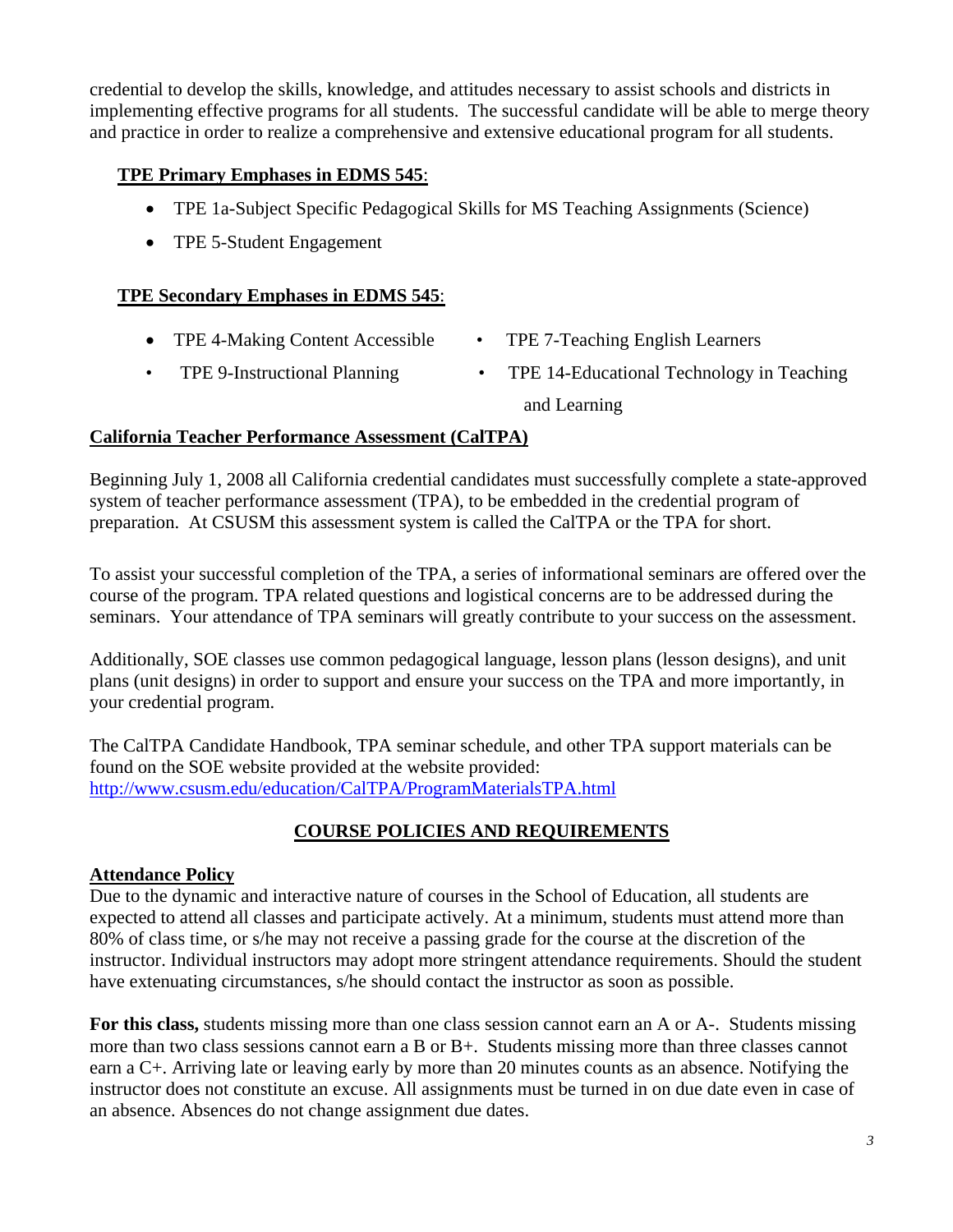### **Writing Requirement**

In keeping with the All-University Writing Requirement, all courses must have a writing component of at least 2,500 words (approximately 10 pages), which can be administered in a variety of ways.

### **Computer Use During Class Sessions**

You are welcome to use a laptop computer in class when working on class assignments, for example. However, you will need to save checking email or other personal computer use for time outside of class. Most students find it disruptive when they are focusing on class activities or listening to presentations and can hear keyboarding in the classroom. Please be considerate of your instructor and peers in this regard. It is greatly appreciated by all!

### **Cell Phones**

Please turn off your cell phone before the start of each class. In addition, there will be no texting during class. It is unprofessional for teachers to use their cell phone during meetings with peers or during professional development activities (our class is considered professional development!)

#### **Person-First Language**

Use "person-first" language in all written and oral assignments and discussions (e.g., "student with autism" rather than "autistic student"). Disabilities are not persons and they do not define persons, so do not replace person-nouns with disability-nouns. Further, emphasize the person, not the disability, by putting the person-noun first.

### **Students With Disabilities Requiring Reasonable Accommodations**

Students are approved for services through the Disabled Student Services Office (DSS). This office is located in Craven Hall 4300, and can be contacted by phone at (760) 750-4905, or TTY (760) 750-4909. Students authorized by DSS to receive reasonable accommodations should meet with their instructor during office hours or, in order to ensure confidentiality, in a more private setting.

## **CSUSM Academic Honesty Policy**

"Students will be expected to adhere to standards of academic honesty and integrity, as outlined in the Student Academic Honesty Policy in the CSUSM University Catalog. All written work and oral assignments must be original work. All ideas/materials that are borrowed from other sources must have appropriate references to the original sources. Any quoted material should give credit to the source and be punctuated with quotation marks.

Students are responsible for honest completion of their work including examinations. There will be no tolerance for infractions. If you believe there has been an infraction by someone in the class, please bring it to the instructor's attention. The instructor reserves the right to discipline any student for academic dishonesty in accordance with the general rules and regulations of the university. Disciplinary action may include the lowering of grades and/or the assignment of a failing grade for an exam, assignment, or the class as a whole." In addition, all incidents of academic dishonesty will be reported to the Dean of Students.

## **Plagiarism**

It is expected that each student will do his/her own work, and contribute equally to group projects and processes. Plagiarism or cheating is unacceptable under any circumstances. If you are in doubt about whether your work is paraphrased or plagiarized, see the Plagiarism Prevention for Students website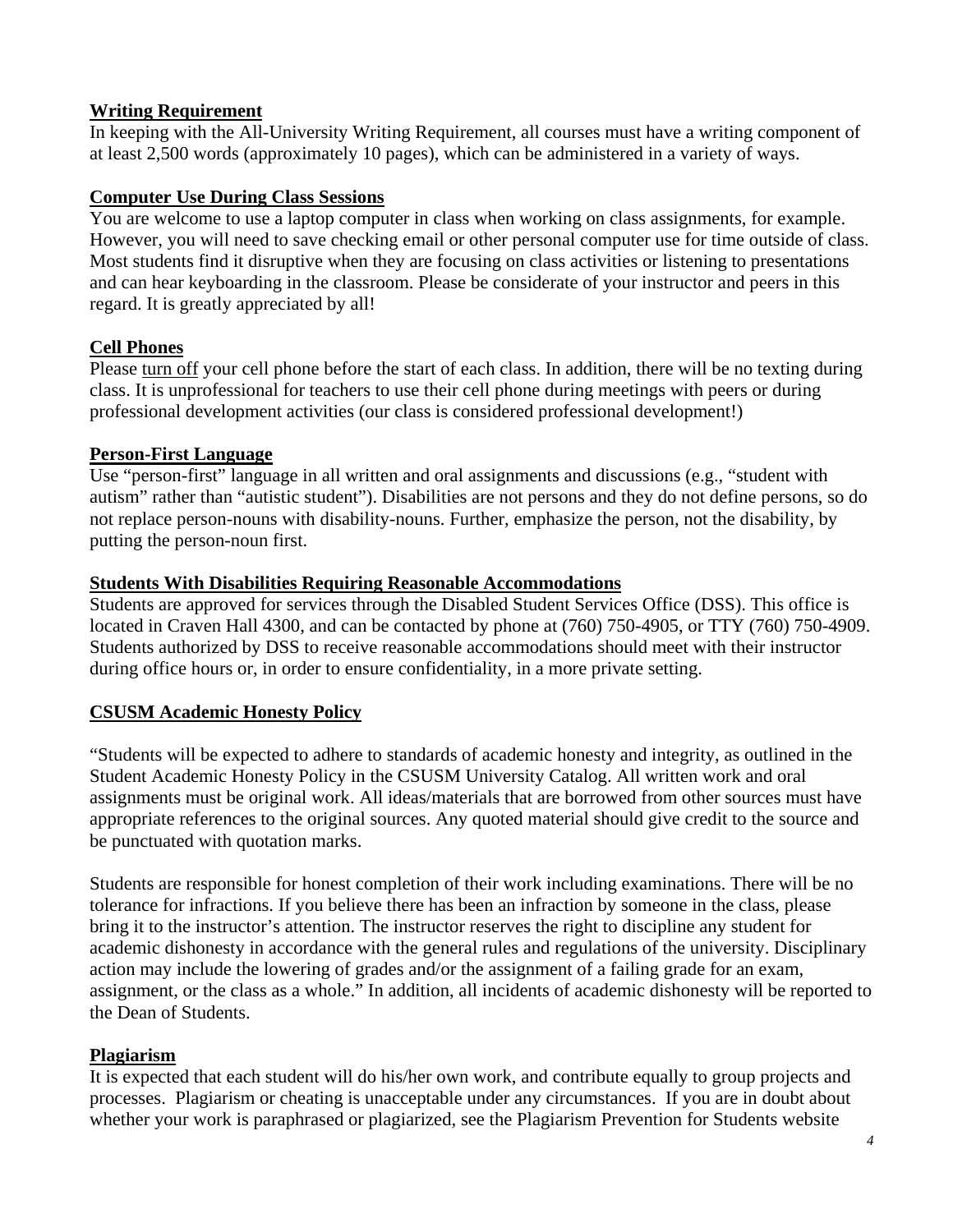http://library.csusm.edu/plagiarism/index.html. If there are questions about academic honesty, please consult the University catalog.

## **COURSE TOPICS OUTLINE**

- The Nature of Science
- The Learning Cycle Model of Teaching
- Learning Cycle Science Lesson Demonstrations
- Writing Objectives for Student Learning
- Developing Essential Questions
- Writing Science Concept Definitions
- CA Science Content and Health Science Standards Grades K-8
- California Science Framework
- SDAIE Strategies in Science: Teaching Science to English Learners
- $\in$  Infusing Writing Activities in Science Lessons
- $\degree$  Science Curriculum Kits and State Approved Texts
- $\in$  Science Process Skills and Scientific Attitudes
- Current Issues in Science Education
- $\in$  Infusing Technology into Science Teaching
- Authentic Assessments in Science
- $\mathcal S$  Science Projects, Student Research, Science Fairs
- Safety in the Science Class
- $\mathcal F$  Inclusion and Teaching Science to Students with Special Needs
- $\infty$  Concept Mapping
- $\mathcal P$  Benchmarks and the National Science Education Standards

#### **COURSE ASSIGNMENTS AND LEARNING OUTCOMES**

- 1. Class Participation (Individually Assigned) 5%
- 2. Reading Accountability Journal Entries (CONCEPT MAPS) (Individually Assigned) 20%
- 3. California Science and Health Standards Tasks and Presentation Indiv. & Grp 10%
- 4. Hands-on Science Lesson Plan (In Groups, sizes TBD) 10%
- 5. Hands-on Science Lesson Presentation (In groups with individual points) 20%
- 6. Hands-on Science Lesson Reflection (Individually Assigned) 5%
- 7. Science Exploratorium Lesson & Presentation (Groups sizes TBD) 15%
- 8. Technology & Web Resources for Science Teaching and Learning (in LD Group) -15%

Each student is responsible for ensuring that assignments are submitted correctly and on time. Online assignments not correctly posted do not count as submitted. Please keep digital copies of all assignments for your Credential Program TPE Portfolio where necessary.

#### **STANDARDS FOR PERFORMANCE - CRITERIA FOR GRADING ASSIGNMENTS**

- A. 90-100%: Outstanding work on assignment, excellent syntheses of information and experiences, great insight and application, and excellent writing.
- B. 80-89%: Completion of assignment in good form with good syntheses and application of information and experiences; writing is good.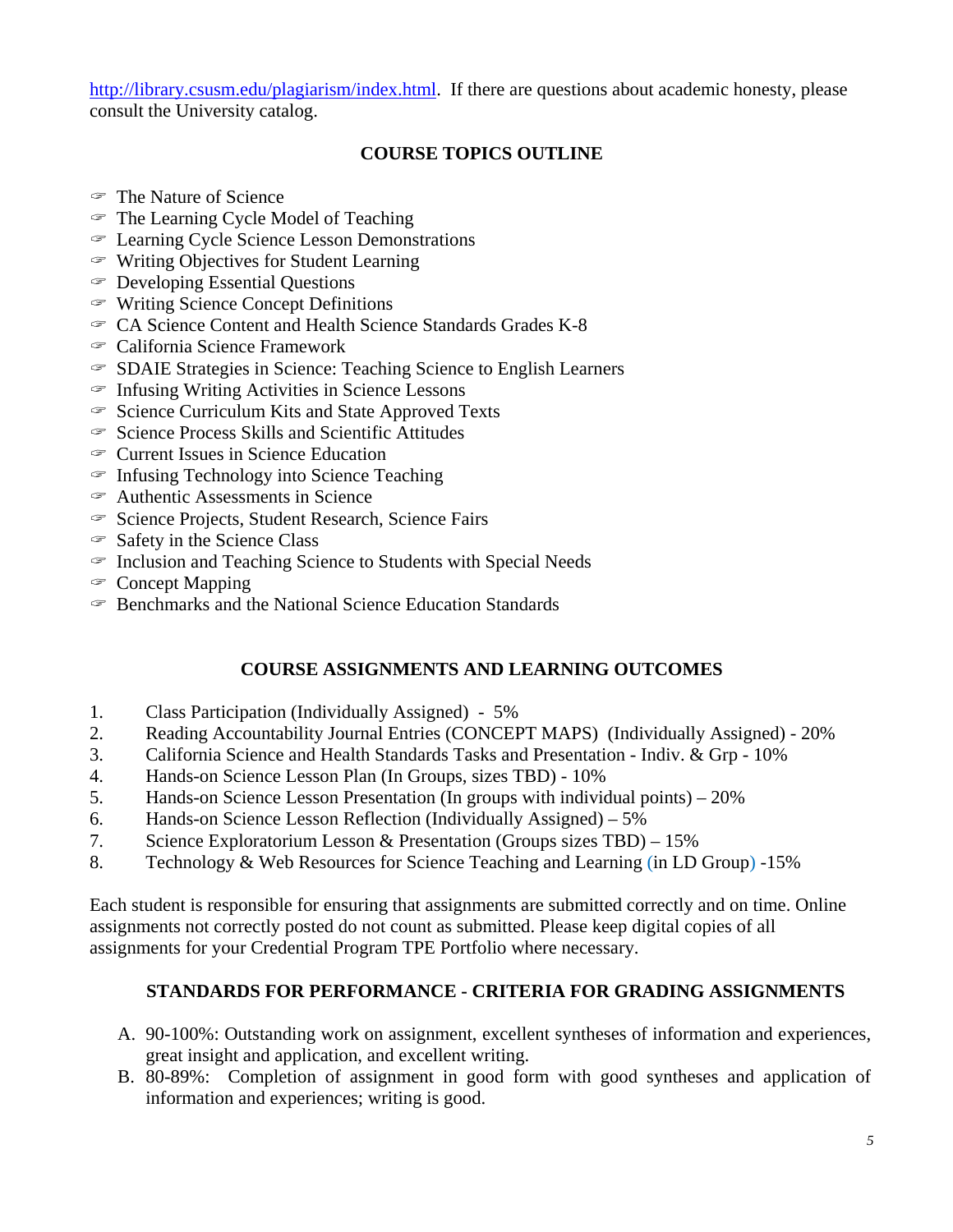- C. 70-79%: Completion of assignment, adequate effort, adequate synthesis of information, and application of information and experiences, writing is adequate.
- D. 60-69%: Incomplete assignment, inadequate effort and synthesis of information, writing is less than adequate.

The above criteria will be applied in conjunction with specific assignment rubrics

Grades will be determined by points earned:<br> $A = 93-100 \quad C+= 77-79$ 

 $B- = 80-82$   $F = 0-59$ A– =  $90-92$  C = 73-76<br>B+ =  $87-89$  C- =  $70-72$  $B = 87-89$  $B = 83-86$   $D = 60-69$ 

#### **ASSIGNMENT DESCRIPTIONS**

#### **1. Active Participation and Collaboration: 5%**

Teacher education is a professional preparation program and students will be expected to adhere to standards of dependability, professionalism, and academic honesty. **Grading will include a component of "professional demeanor." Students will conduct themselves in ways that are generally expected of those who are entering the education profession, including the following:** 

- On-time arrival to all class sessions and attendance for the entire class period
- Advance preparation of readings and timely submission of assignments
- A positive attitude at all times
- Active participation in all class discussions and activities
- Respectful interactions with the instructor and other students in all settings
- Carefully considered, culturally aware approaches to solution-finding

**Class Discussions and Participation:** Students will engage in active learning each class session, and will be expected to actively participate. You may loose points for lack of participation based on the following criteria:

- Do you participate in class discussions productively, sharing your knowledge and understandings?
- Do you interact productively with your peers, taking on a variety of roles (leader, follower, etc.)?
- Do you contribute appropriately to group work—do you "do your share"?
- Are you able to accept others' opinions?
- Are you supportive of others' ideas?
- Do you support your peers during their presentations?
- Can you monitor and adjust your participation to allow for others' ideas as well as your own to be heard?

#### **2. Concept Maps – 20% - See class schedule for due dates**

Assigned readings from the course text provide an important foundation for your increasing understanding of science content and how to effectively teach science. Three or four chapters from the course text *Teaching Science to Children: An Inquiry Approach*, will be designated for reading on specific class meeting (see class schedule for chapter assignment). To demonstrate your comprehension of the readings, and assist you with meaningful class participation, you are asked to respond to specific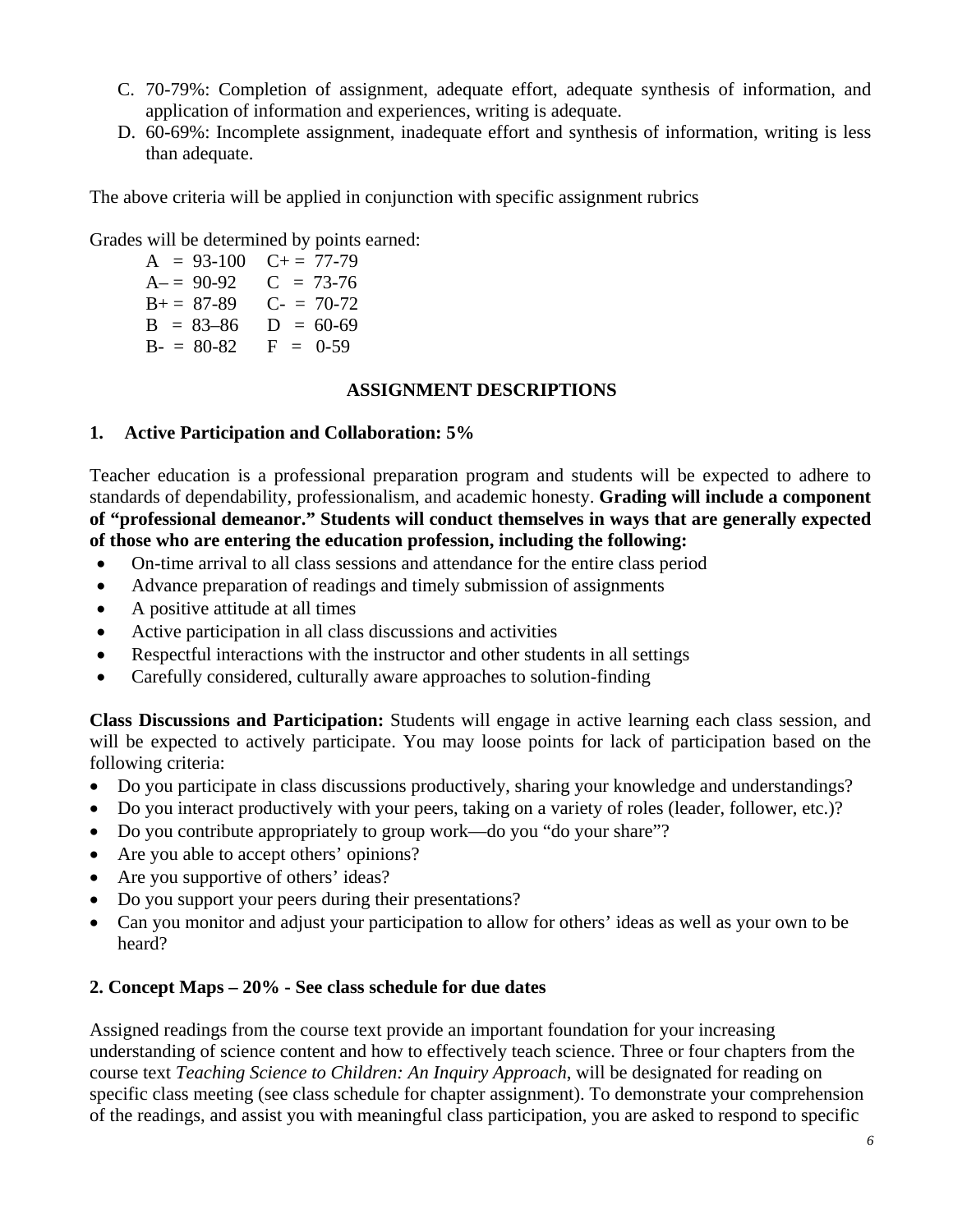map is completed by the start of class on date indicated in the schedule. science content-related reading assignments by completing a reading accountability journal entry in the form of a Concept Map. The concept map will be due at the beginning of class on the dates corresponding to the date the readings are assigned. You will only receive credit points if the concept

You will choose one of these chapters and read it to develop an in-depth understanding of its contents. For the chosen chapter, you will prepare a concept map (that has ALL major concepts using linking words), using correct **concept mapping procedures**. The concept maps should be generated using a concept mapping software of your choice. A recommendation is *Inspiration* software (available on the Cougar apps site and on CSUSM computer labs). Other free concept mapping software are available through common Internet search tools. You must print and bring a copy of your concept map to class. Put your name, chapter and date when the reading was assigned at the top of each page. You will be asked to share your concept maps with your peers at the beginning of each class session. You should be prepared to share in depth the breadth of your concepts presented in the chapter you read. Individuals will be called on randomly to share their concept maps in class. You will automatically lose half the points on the day's concept map if you are unable to share the concepts with the class.

Each concept map has a possible total of 4 points based on the following criteria:

- a) Map shows clear hierarchy or relationship
- b) The Map includes at least 20 concepts
- c) Maps cover the depth of the science content in the assigned chapter
- d) Maps use 1-2 words or nouns for Concepts (not sentences)
- e) Maps use verbs or prepositions for linking words between concepts

### **3. California Science Framework and Health Science Content Standards Activity - 10%**

 Purpose of the assignment: To read a portion of the California Science Framework and the Standards for an assigned grade level. You will write your individual response to the readings. Then you will work with your partner to prepare and do a presentation to the class. It is essential for you to do the reading and the write-ups BEFORE you meet with your partner.

## **Task I: Framework Summary Response: (Individual)**

- Read the first part of the California Science Framework, up to page 32. This includes Board Policy, the Introduction and Chapters One and Two.
- Think about the reading holistically.
- Type a response to the reading (about one page long), in your own words, that answers these questions: What were the most important ideas addressed in the reading? How does science teaching differ from instruction in other subjects? What are the most important elements of a strong science instructional program?

Come to the next class session (#2) prepared to discuss the questions and turn in your answers. At least one full page of text is required. Turn in a hard copy of Task I in class on the second class session and post on the Cougar Courses class page under the appropriate link.

## **Task II A: Grade level Science Content Standards Response: (Individual)**

Using the standards for your assigned grade level, pick a line item from Physical Science, Life science, and Earth science. For each one, come up with a brief description of an activity that children in that grade can do that **also** addresses one of the Investigation and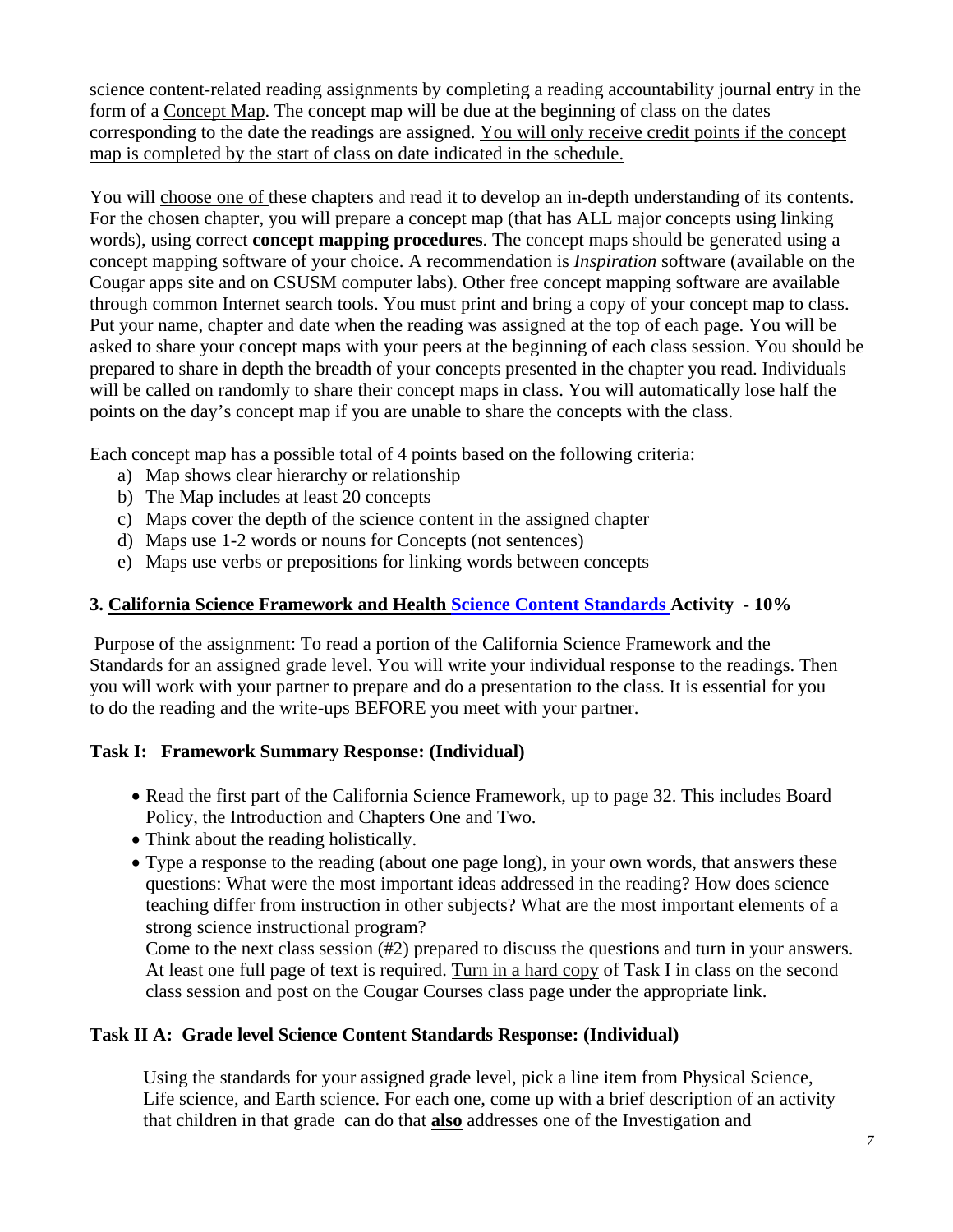Experimentation standards for the grade. You should end up with three sections for science, each of which includes a content line (physical, life, or earth science), an Investigation and Experimentation line, and a 3-5 sentence description of an activity that combines the two. See examples on pp. 9-10.

### **Task II B: Grade level Health Education Content Standards Response (Individual) –**

The Health Education Content Standards for California Public Schools are categorized into 8 Health Content Standards: Essential Health Concepts; Analyzing Health Influences; Assessing Valid Health Info; Interpersonal Communication; Decision Making; Goal Setting; Practicing Health Enhancing Behaviors; and Health Promotion. These 8 content standards are included in 6 Health Content Areas: Nutrition and Physical Activity; Growth, Development & Sexual Health; Injury Prevention and Safety; Alcohol, Tobacco, and Other Drugs; Mental, Emotional, and Social Health; and Personal and Community Health.

For the same grade level assigned to you for Task II A, you will select one Health Content Standard under one of the Health Content Areas and write an activity that students in that grade level can do.

You should end up with one section for Health Education, which includes one Health Content area, one Health Content Standard, and a 2-4 sentence description of an activity that reflects both.

### **Hard Copy due date: Class session 2. Upload your Task II A AND Task II B (as ONE document) to Moodle session 2.**

The complete write up for Tasks II A and II B should be no more than two pages. See pp. 9-10.

#### **Task III: Team preparation and presentation – (in class with your team)**

Get together with your team. Look at the activities that were collectively written up for Task II A. Choose one activity. Then…

- $\triangleright$  As a team, word process a lesson sketch/description for the activity (with a lesson title, science content and Investigation and Experimentation standards, learning objectives, an assessment plan, and a brief but detailed description of the activity). Make sure you quote the standards on which your lesson plan is based. Add group lesson sketch to group PPT below.
- $\triangleright$  As a team, come up with a brief overview of the Science Standards for your grade. Don't try to give us every single line of the standard. Summarize it in such a way that we see generally what students are supposed to learn in Physical, Earth, and Life Science and in Investigation and Experimentation in that grade—the Big ideas. On a PPT, list the competencies indicated in the Science Standards for your grade. Upload your group PPT to Moodle session 2.
- $\triangleright$  In 10 minutes or less, present your lesson plan sketch and science standards overview to the class. Be prepared to explain why your lesson activity represents really good science for kids.
- $\triangleright$  Each team member should also add to the group PPT his/her Health Content Standard/Health Content Area idea (i.e., Task II B)

Your grade for this assignment will be based on the content and quality of your presentation, and the level of collaboration with your team.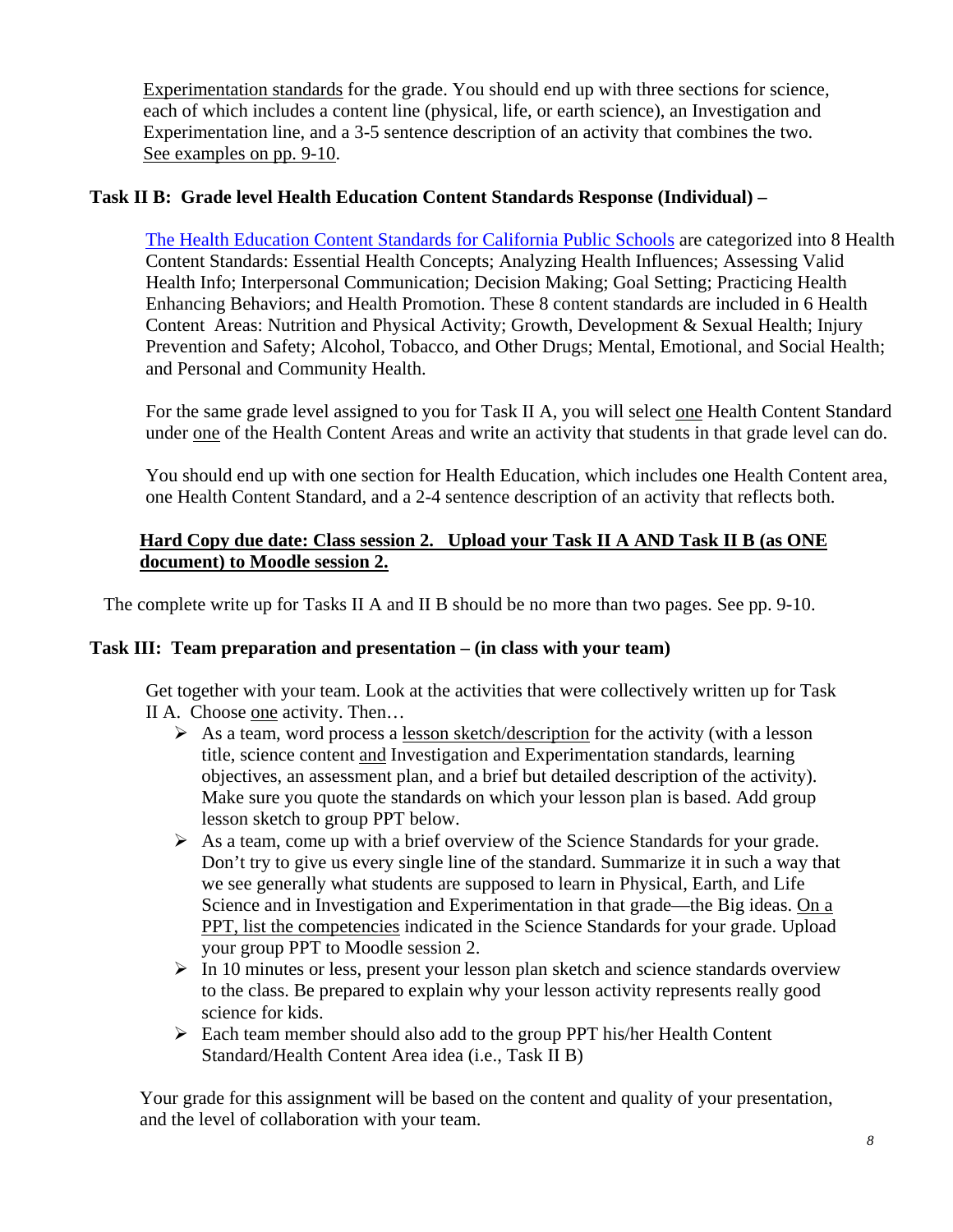Hard Copy of Lesson Sketch due date: Class session 2: Upload the group lesson sketch done for Task III and the group PPT to Moodle session 2.

### **Sample Response to Assignment Tasks II A and II B**.

Grade Four

Physical Science

1b. Students know how to build a simple compass and use it to detect magnetic effects, including the Earth's magnetic field

Investigation and Experimentation

6f. Follow a set of written instructions for a scientific investigation.

Activity

Following directions from the Internet, the students will work in partner pairs to build compasses, using paper cups, thread, a needle and a magnet. They will observe and record the action of the compass indoors and outdoors, and in proximity to various objects.

Life Science

2c. Students know decomposers; including many fungi, insects, and microorganisms, recycle matter from dead plants and animals.

Investigation and Experimentation

6c. Formulate and justify predictions based on cause-and-effect relationships.

Activity

The students will predict the growth of mold on bread that has no preservatives. They will observe and record the progress of the mold in various circumstances (if the bread is left in the open air, if the bread is in a closed sandwich bag, etc.)

Earth Science

5c. Students know moving water erodes landforms, reshaping the land by taking it away from some places and depositing it as pebbles, sand, silt, and mud in other places (weathering, transport, and deposition).

Investigation and Experimentation 6b. Measure and estimate the weight, length, or volume of objects.

**Activity** 

In groups of four, students will create landforms (using common dirt) on cookie sheets. They will add measured amounts of water to their landforms, and will collect and measure the dirt that runs off.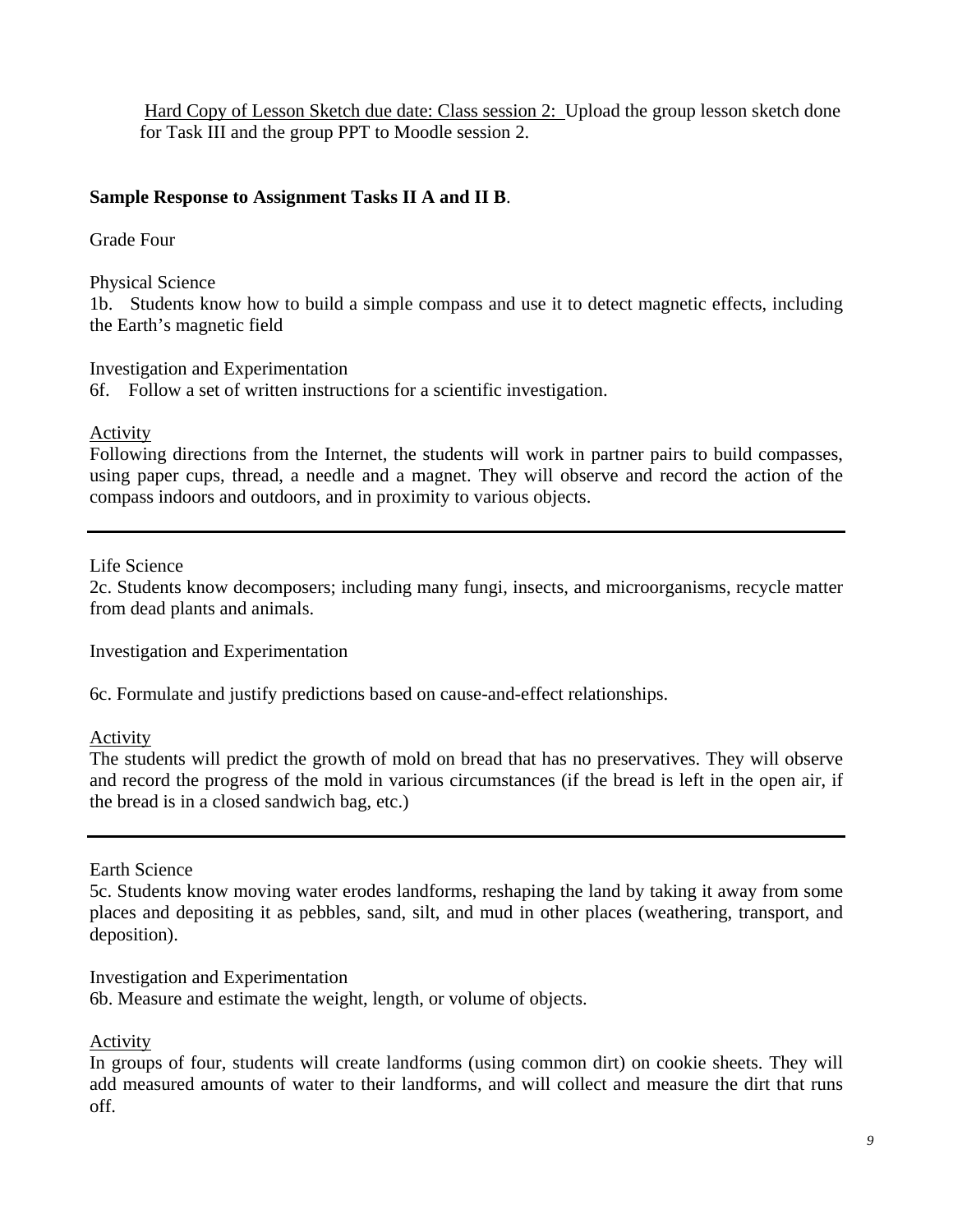Health Content Area: Nutrition and Physical Activity Health Content Standard 1.8.N - Identify ways to increase and monitor physical activity*.* 

Activity

In pairs, students will take turns in a jump rope activity. Starting with 5 jumps and increasing the jumps by 5, they will observe and record the maximum number of jumps that their partner can comfortably complete.

## **4. Hands-on Science Lesson Plan –10%** *-* **See class schedule for due dates**

The spirit of the assignment is to develop and teach a particular kind of a science inquiry lesson that teaches both science process skills and science content using the learning cycle instructional model.

You will work in groups of three to create and lead a science lesson based on the Learning Cycle Model of Instruction. You will prepare and teach this lesson to your classmates. Use activities from the textbook, Internet sites or other science resources. The team should teach the lesson as you would to elementary or middle school students.

The lessons should include hands-on activities that emphasize specific science process skills and specific science concepts. The Exploration and Application phases of the Learning Cycle require different hands-on science activities and manipulatives. Hands-on activities are NOT reading or completing worksheets (though they may require students to read something or complete lab observation sheets).

Your lesson plan should also identify and explain Strategies for English language learners and adaptations for students with special needs and adaptations for GATE students.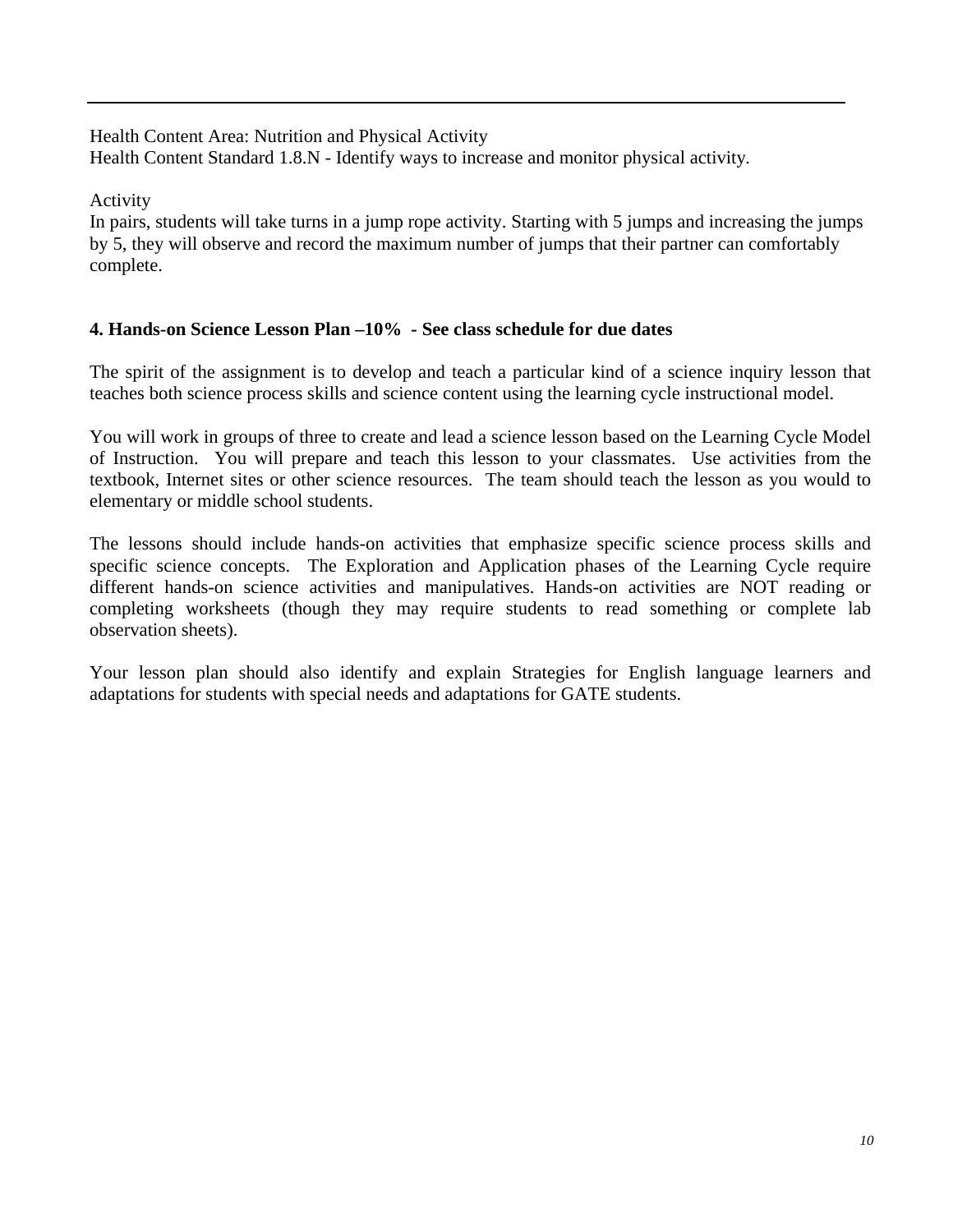#### **Lesson Plan Elements**

**Lesson Title**: *What is the title of your lesson?* 

**Grade Level**: *What is the grade level of your lesson?* 

**Content Area**: *Example: Life Science, Physical Science or Earth Science* 

**Subject Matter**: *Example: Heat Transfer, Plant Reproduction, The Digestive System, etc* 

**Time period for the learning experience**: *How long will the lesson be?* 

**California Science Content Standards**: *Include at least 1 science area (life science, physical science, or earth science) standard AND 1 Investigation/Experimentation standard.* 

**Lesson objective(s) based on the content standards**: What do you want students to be able to do? Write in complete sentences. Use an action verb and explain how students will demonstrate their new knowledge and understanding. Example: "The student will demonstrate understanding of \_\_\_\_\_\_\_\_\_\_." Or, "The student will be able to \_\_\_\_\_\_\_\_\_\_\_\_"

Science Concept(s): What Big Idea(s) are you trying to teach? Do NOT say "The students will  $\therefore$ " (That is an objective, not a concept.)

*Example: Electricity is a form of energy generated by the flow of electrons through a conducting substance. Example: Water molecules exhibit strong attraction to other water molecules and are pulled in all directions. Surface tension is the attraction between water molecules on the surface.* 

**Essential Questions**: List at least two essential questions specific to the concept that you want students to be able answer during the lesson. What is it that students should be able to answer by having successfully participated in your lesson? These are based on the BIG Ideas (tied to the learning objectives) of your lesson to focus student learning and should be high order questions (see Bloom's Taxonomy).

*Examples: How does sound travel? (Also: Explain how sound travels.) How is frequency related to the volume of a sound? How can you prove that air is a real substance that occupies space?* 

**Class Description -** For the purpose of this assignment, the class description must include English Language Learners, Special Education Students and GATE students

> *students learning in relationship to new learning (challenges and prior learning) Type of class (self contained, subject specific), time of year, general background of English Learners: Special education: GATE Students/Advanced Learners/Accelerated Learners Remaining students:*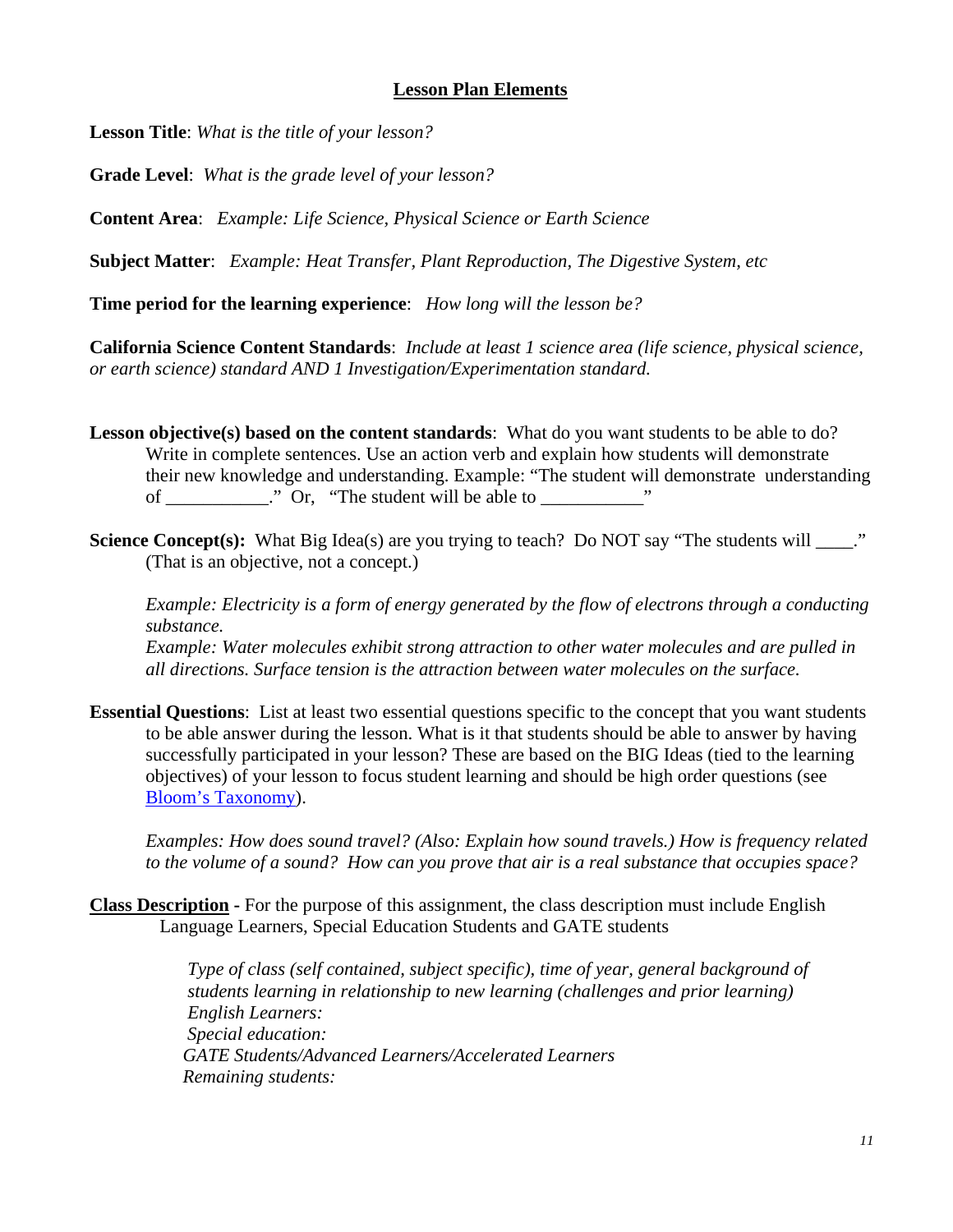#### **Developmental needs of the students at this age**

*Learning needs and developmental, age-appropriate skills needed by your students based on grade level.* 

**Student Groupings**: *How will you group students for instruction?* 

**Materials/Resources/Technology:** *What does the teacher need? What do the students need?* 

### **Assessment Plan**

**Note:** Goals/objectives that will be assessed are based on the content standards and are tied to the Big Ideas (concepts) in your lesson.

*Types of assessment: Prior knowledge (pre assessment), Formative (progress monitoring), Summative (final product)* 

 *Description and Purpose of each Assessment Category* 

 *Feedback strategies: How students will be informed of specific successes and challenges?* 

 *Description and Purpose of Differentiated/Adapted Assessment Methods for ALL the following:* 

*English Learners* 

*.* 

- *Learners with Special Needs* 
	- *Learning Disability* 
		- *Physical Disability*
- *GATE Students/Advanced Learners/Accelerated Learners*

 *How assessment results will be used to inform instruction:* 

#### **Criteria for Assessment**

 *have succeeded?* **NOTE:** Criteria are based on the science content standards and the learning *What criteria will you use to grade the assessment? How will you know if a student has successfully completed the assessment and accomplished the learning goals? What will they do to show you they*  goals/objectives in your lesson plan.

#### **Lesson Procedures/ Instructional Strategies**

 do and what the students will do. Explain the procedures thoroughly for each phase of the Learning Cycle. Include what the teacher will

**Engagement:** How will you focus/motivate students during this anticipatory set?

## **The Learning Cycle:**

a) **Exploration:** (Begin with students making predictions; then have a hands-on SCIENCE activity.)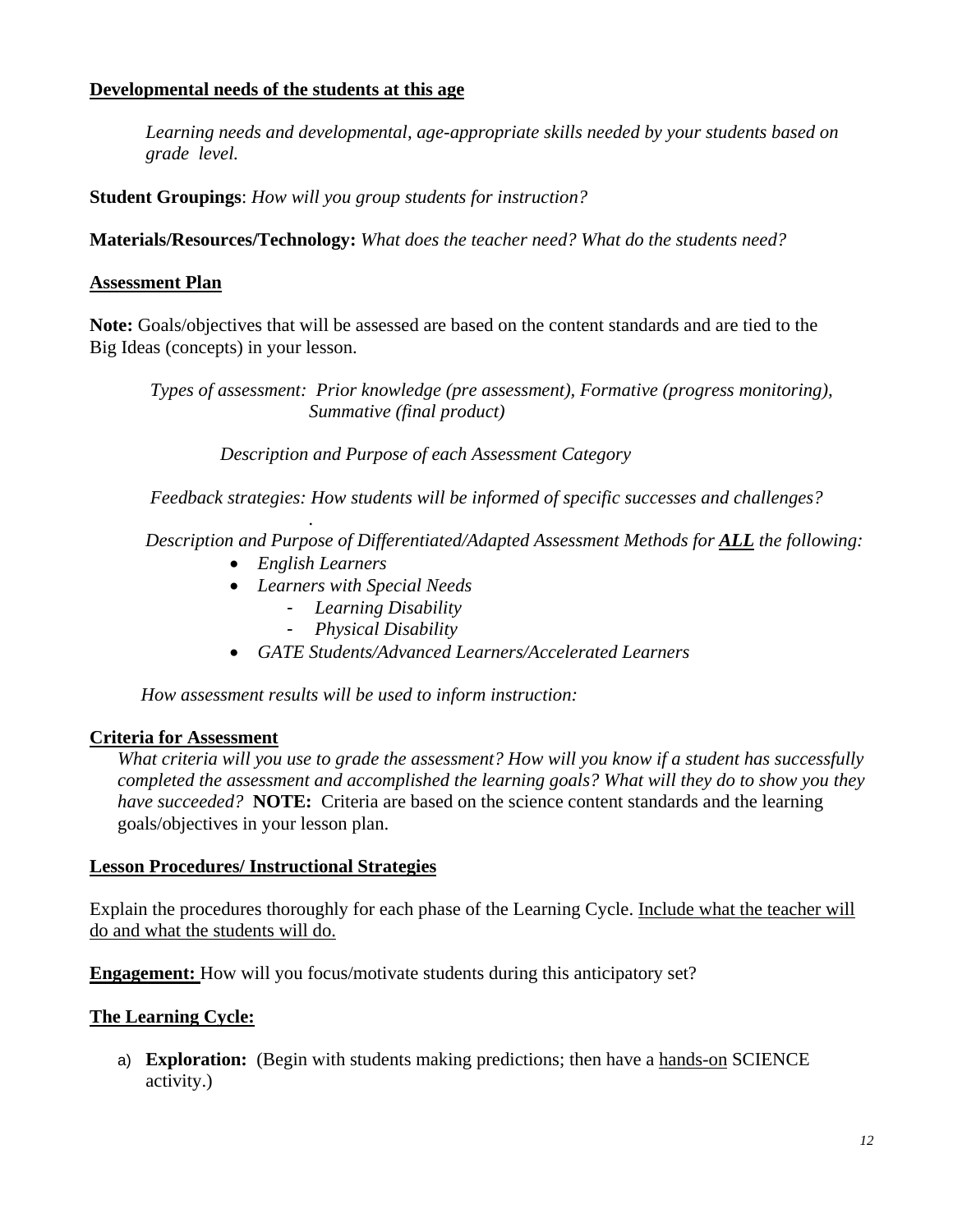- b) **Concept Invention** (Make sure students share and discuss data and ideas in the first part of this stage):
	- 1. Students share their ideas, data, knowledge and questions gathered from Exploration phase.

2. Teacher introduces students to new terms, new information and provides further explanations of science concepts.

c) **Concept Application** (Should be a  $2<sup>nd</sup>$  hands-on SCIENCE activity that extends students' thinking and learning from the two previous phases.

#### **Differentiation and/or accommodation of instructional strategies and activities for EACH of these student populations (one student per population) described in your lesson plan:**

Instructional Adaptations and/or Accommodations (3) for ELL students:

- $\bullet$
- $\bullet$
- $\bullet$

Instructional Adaptations and/or Accommodations (3) for students with special needs (SPED):

- $\bullet$
- $\bullet$
- $\bullet$

Instructional Adaptations and/or Accommodations (3) for GATE students

- $\bullet$
- $\bullet$
- $\bullet$

#### **Also include at the end of the Lesson Plan document:**

**Science Content Background:** 1-2 pgs minimum summary of the science content background that teachers need to know to effectively teach the lesson (goes beyond lesson content knowledge a teacher needs to know).

Web Sites: At least 3 interactive relevant (K-8) science web sites with descriptions

#### Three (3) Applications to everyday life and explanations

**Two (2) examples of children's literature on your science topic-** Bring books to class if possible during the day of the presentation

**References:** Title, author, publisher, year of all resources consulted for lesson plan concepts/ideas/activities.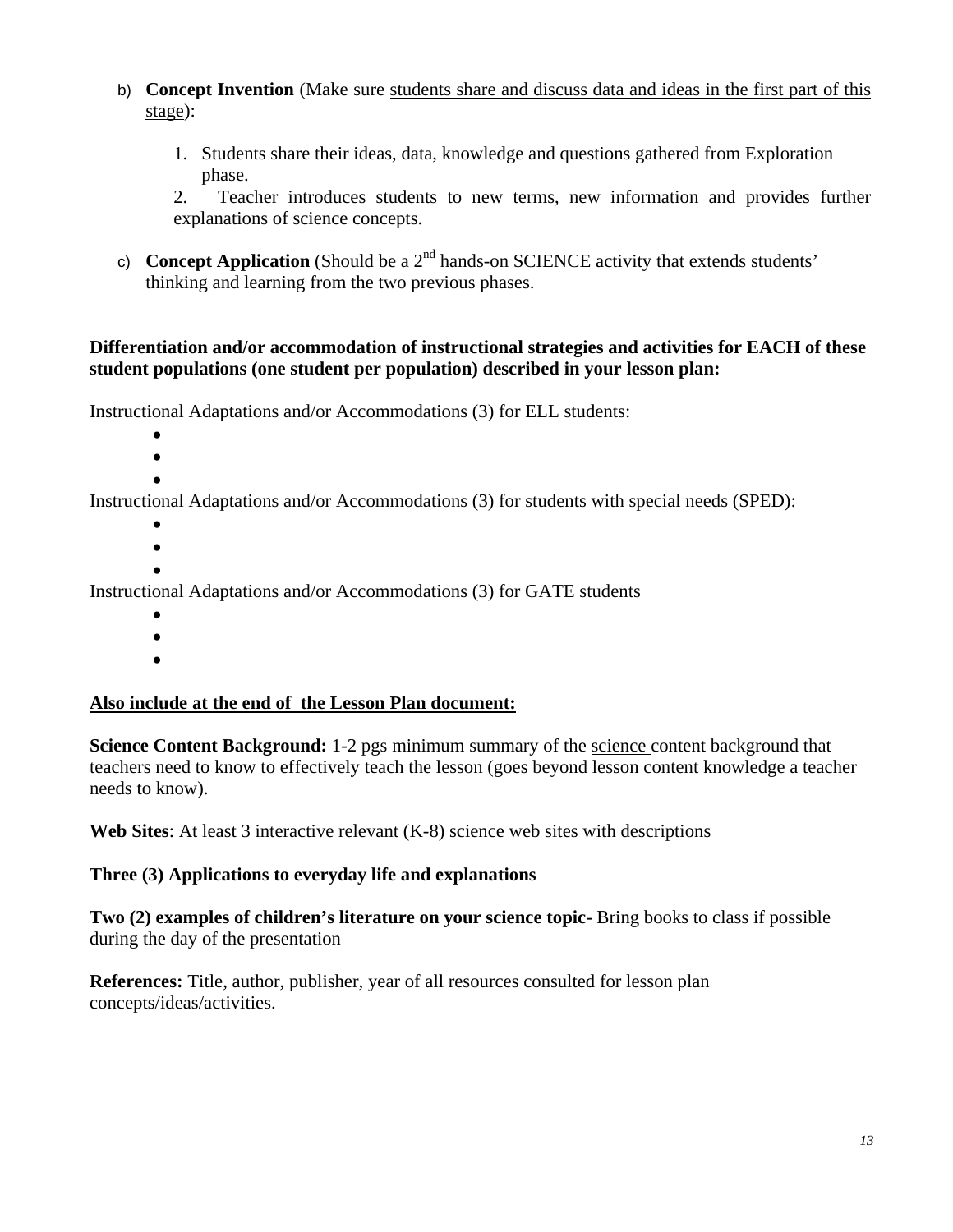### **5. Hands-on Science Lesson Presentation – 20% (See Appendix B for the assignment rubric) See class schedule for due dates**

Each team will be allocated a maximum of 30 minutes of class time to teach their lesson. Prepare a PowerPoint Presentation to use in your lesson. The presentation should include a detailed explanation of the science content, as well as a list and definitions of science concepts important to the lesson. Include a list of websites (with short descriptions) that address the science topic and concepts through simulations, graphics and movies. You should have links to these web sites and show examples during the lesson.

**Begin Exploration with students making predictions or answering essential questions or completing a challenge**. You should take the activities "off the paper" and require students to use the science process skills with science manipulatives. **You need to know and demonstrate the stages of the Learning Cycle, or you will not be given credit for your lesson.** Be sure you understand the concepts you are emphasizing, and that you can explain them. The lessons should be developmentally appropriate for K-8 grade students, and should follow the NSTA Safety Guidelines.

Bring one copy of your lesson plan to class for the instructor on the day of your presentation and post a copy of the lesson plan on the online forum of the Cougar Courses page for access by your classmates.

#### **6. Hands-on Learning Cycle Lesson Reflection – 5% points: Due one week from the date of your presentation**

After teaching the lesson in class, you should each complete a lesson reflection. The reflection should include strengths, weaknesses, and recommendations for improvement addressing the following questions:

- Why were the instructional strategies and student activities appropriate for this class based on learning objectives and student development needs?
- How did the instructional strategies and activities address the development need of these students?
- How did the instructional strategies and student activities help the students make progress toward achieving the state adopted academic content standards for student in this content area?
- Explain the strengths and weaknesses of your lesson and assessment in relationship to the learning goals/objectives. Describe your alternative assessment based on the potential gaps in the students learning.

*\*No longer than 2 pages* 

#### **7. Science Exploratorium Lesson & Presentation: 15%**

Develop an inquiry activity that uses a discrepant event appropriate for elementary students. You will work in groups as assigned in class. You will prepare a hands-on science lesson and poster about a discrepant event that leads to a science concept. You will present the lesson at an Elementary School Science Exploratorium. The audience will be 4/5 grade students at an elementary school to be identified later in the semester. Be sure you understand the concept(s) you are emphasizing, and that you can explain it. The activity should be developmentally appropriate, and should follow the NSTA Safety Guidelines. The activity should include hands-on tasks and should emphasize particular science concepts. The activity should allow students to explore and then you will explain the concept behind the activity.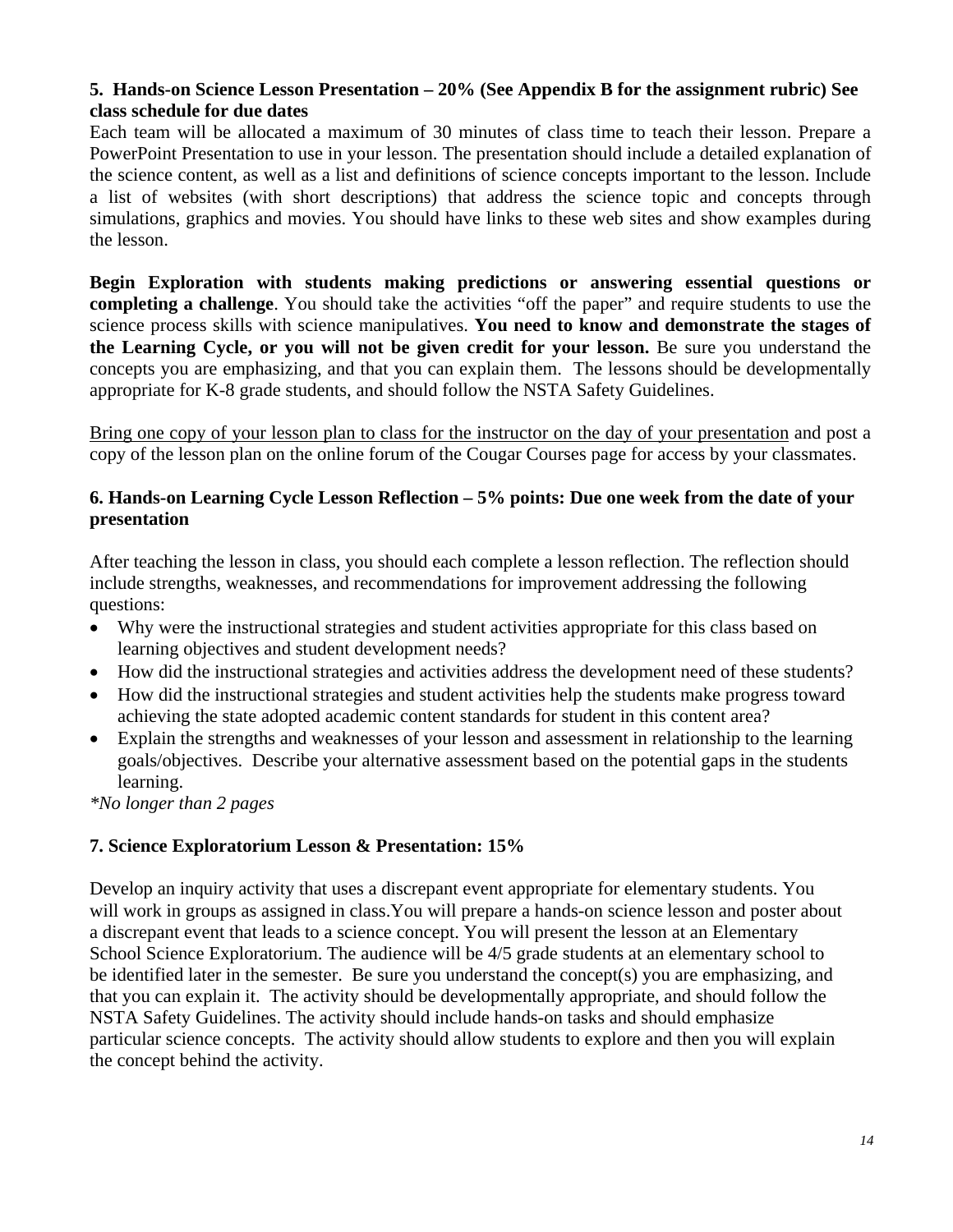On the day of the fair, you will do the activity repeatedly (about 10 times) to teams of about 7 students.

Turn in your typed Lesson Plan with your names at the top and REFERENCES at the bottom.

- 1. Science Concept (and definition) you are teaching. Write it out in a complete sentence. Do not say "The students will \_\_\_\_\_." (That is an objective, not a science concept.)
- 2. Lesson Objectives
- 3. California Science Content Standards addressed
- 4. Exploration Activity
- 5. Concept Invention
- 6. Concept Application Activity

### 8. **Technology & Web Resources for Science Teaching and Learning – 15% See class schedule for due dates**

Technology provides unique resources for teaching and learning in science. In this assignment, you will apply your understanding of Web-based resources to specific science lessons. This assignment is tied to your Capstone research project in ID 381. In the capstone research project, you will be conducting a scientific research on a given science topic. In this assignment, your task is to think about how you can invite K-8 students to participate in some aspects of your resource project through the use of a webquest.

Procedures to follow:

a. Read Chapter 3 in the Friedl Text.

b. You will integrate technology in your capstone research project by providing opportunities for K-8 students to use technology to explore or access the content and/or skills associated with your capstone project by creating a WebQuest tied to your project research. Use zunal (www.zunal.com) or a similar WebQuest creation template. Your WebQuest must include but not limited to the following:

**Introduction** – What is the task about and what learning objectives will it achieve

**Task** - What will the students do? Describe the task that you will assign to students. This may be framed as a "challenge" task.

**Process**: How will the students go about doing the task?

**Resources**: What resources are available for students to complete the task (should include web resources)

**Product**: What products (student work) will the students generate from the WebQuest?

**Evaluation**: How will the products be assessed and evaluated? Include the rubric that will be used.

**Your final WebQuest will be submitted as a link through the Cougar Course site and you will share your WebQuest as part of your capstone project presentation. Credit for this assignment includes the WebQuest itself and the presentation.**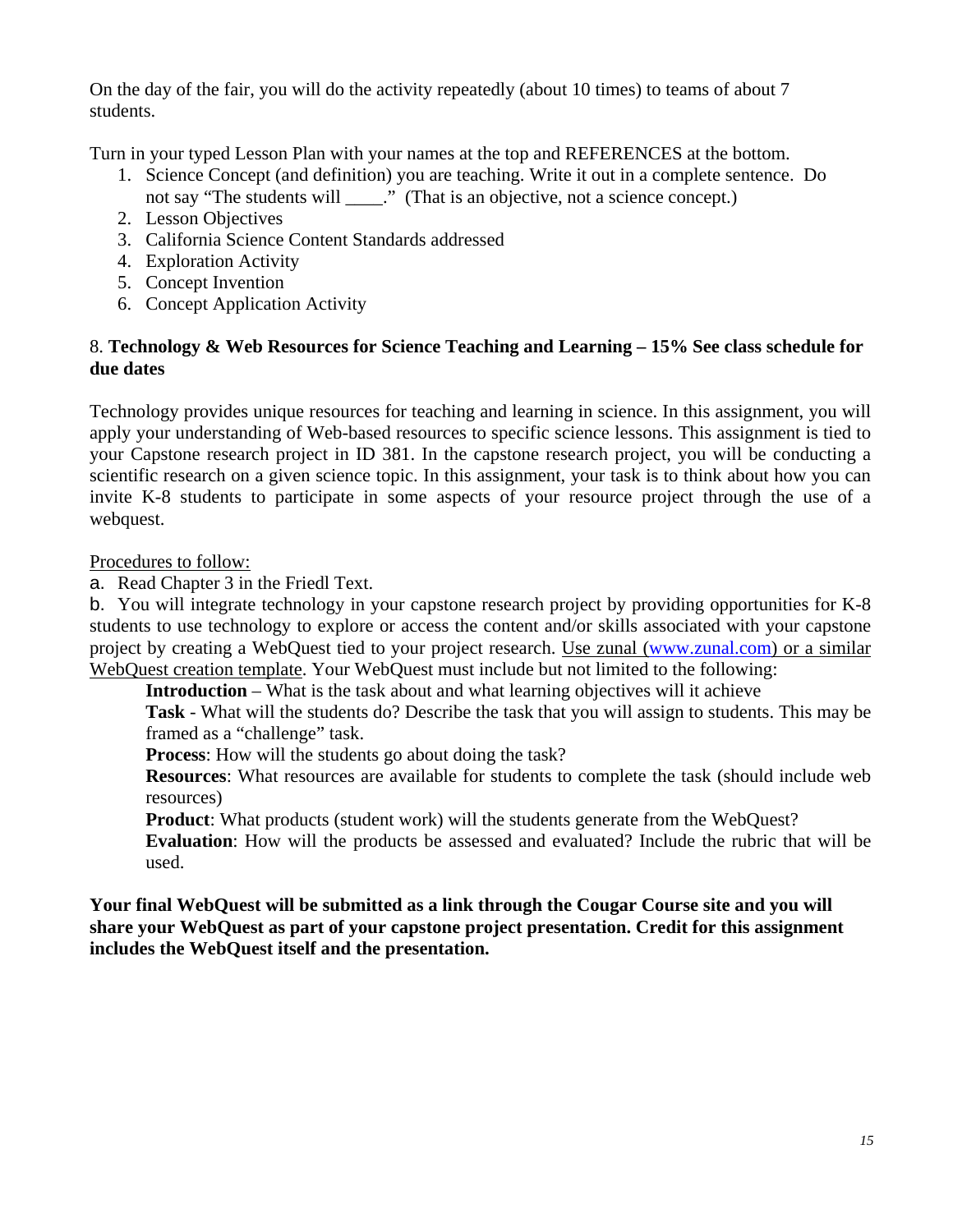| <b>Class</b>   | <b>Date</b> | <b>Topic</b>                                                                                                                      | <b>Readings &amp; Work Due</b>                                                                                        |
|----------------|-------------|-----------------------------------------------------------------------------------------------------------------------------------|-----------------------------------------------------------------------------------------------------------------------|
|                | 1/23        | Course Overview                                                                                                                   | Bring Syllabus to class                                                                                               |
|                |             | The Nature of Science and Inquiry<br>Process in Science<br>How do we make decisions about what                                    | Download CA Science Content Standards                                                                                 |
|                |             | to teach and how we teach it?                                                                                                     | Download CA Health Education Content<br><b>Standards</b>                                                              |
| $\overline{2}$ | 1/30        | What are the overarching themes that<br>we want our students to learn in<br>science?                                              | Read Chapters 1 & 2 of Teaching Science to<br>Children                                                                |
|                |             | -Focus on standards and Frameworks<br>-Focus on sequencing instruction                                                            | Read the CA Science Framework pgs 1-32                                                                                |
|                |             |                                                                                                                                   | Bring Science Content Standards (K-8) to<br>all classes.                                                              |
|                |             |                                                                                                                                   | <b>DUE: Framework and Standards Task I</b><br>(individual)                                                            |
|                |             |                                                                                                                                   | Due: Framework & Standards Task II A<br>& II B (Individual). Post to Moodle                                           |
|                |             |                                                                                                                                   | <b>Framework and Standards Task III &amp;</b><br>Presentations due (team).<br>Post to Moodle - (one posting per team) |
| 3              | 2/06        | How shall we sequence the learning<br>activities so that students can learn the<br>intended themes?                               | Read Learning Cycle Handout and bring a<br>copy to class                                                              |
|                |             | -Focus on using the Learning Cycle to<br>teach science as inquiry<br>- Instructor-Lead Hands-on Activity                          | Read Chapter 4 or 5 or 6 of Teaching Science<br>to Children                                                           |
|                |             |                                                                                                                                   | - CONCEPT MAP $#1$ on one of Ch. 4, 5, 6<br>due                                                                       |
| 4              | 2/13        | What shall we use as the best indicators<br>that students have learned and                                                        | Read Chapter 7 or 8 or 9 of Teaching Science<br>to Children                                                           |
|                |             | understand the intended outcomes?<br>- Focus on Assessment<br>- Focus on Lesson Planning<br>- Instructor-lead Hands-on Activity   | CONCEPT MAP #2 on one of Ch. 7, 8, 9<br>due                                                                           |
| 5              | 2/20        | - Learning Cycle in Unit plans<br>- Instructor-lead Hands-on Activity<br>- Safety Guidelines for Science<br>Classrooms            | Read Chapter 10 or 11 or 12 - CONCEPT<br>MAP #3 on one of Ch. 10, 11, 12 due                                          |
| 6              | 2/27        | Developing creative Learning Cycle<br><b>Lesson Plans</b>                                                                         | <b>Group Work</b>                                                                                                     |
| $\tau$         | 3/05        | What Activities of Teaching shall we<br>use to make the content accessible to<br>ALL students?<br>-Hands-on Lessons Presentations | Read Chapter 13 or 14 or 15<br>CONCEPT MAP #4 on one of Ch. 13,<br>14, or 15 due<br><b>Hands-on Lesson Plans Due</b>  |
|                |             |                                                                                                                                   | Hands-on lesson Presentations x 3                                                                                     |

#### **Tentative Class Schedule EDMS 545B (M)**